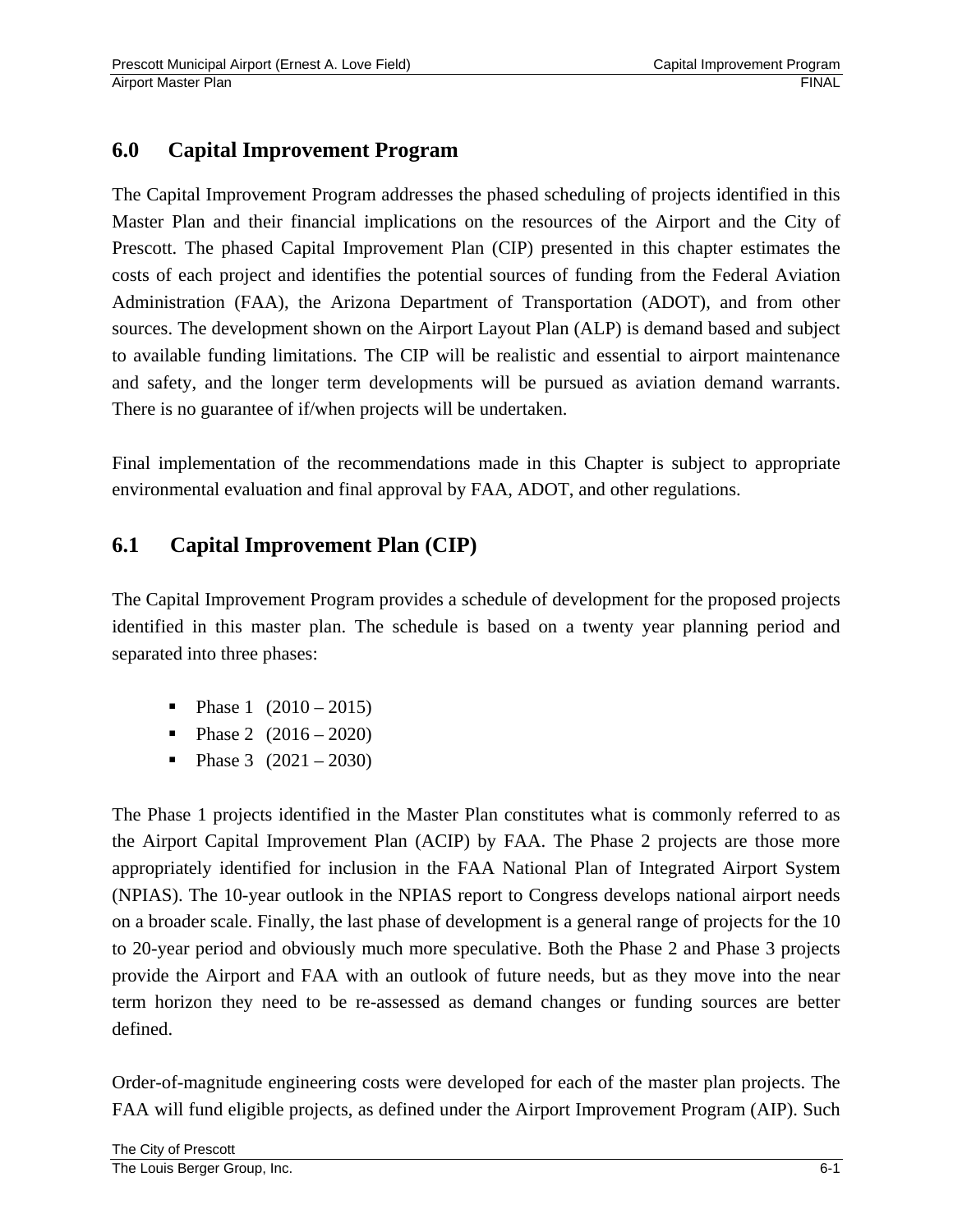projects include pavements, lighting, utilities, airport roadways, and some types of airport vehicles. Projects that are ineligible can include conventional hangars and t-hangars, and facilities run for profit. The projects are usually completed with either the Sponsor's funding or from funds from a private operator such as a Fixed Base Operator (FBO), Aviation Services Operator or local pilot's association.

There are some exceptions to the above. The FAA will partially participate in the development of terminals and Airport Rescue and Fire Fighting (ARFF) facilities. For terminals, the FAA participates only for public areas. Areas that are revenue producing are borne by the Airport.

It should be noted that the CIP is based on the assumption that the Airport's activity will grow consistent with the forecasts derived in this Master Plan, and that the facilities will be developed when required to meet demand. If actual activity does not meet forecast demand, the implementation of the project schedule should be modified as necessary.

The cost estimates associated with the Master Plan projects reflect allowances for Sponsor administration (2%), engineering/design (8% up to 12%), contingencies (15%), and construction management (12%). In addition, project costs will be required to be escalated to account for future inflation in Phase 2 and Phase 3 projects using the United States Consumer Price Index ratio for any given year. On average the CPI inflation has increased by 4 percent annually.

Airport development projects that meet the FAA's discretionary funds eligibility requirements could receive up to 91.06 percent of the project cost from the AIP. **Table 6.1** through **Table 6.3** provides the 20-year ACIP for Prescott Municipal Airport, organized into the following three phases:

- Phase  $1(0 \text{ to } 5 \text{ years})$
- Phase  $2(6 \text{ to } 10 \text{ years})$
- Phase  $3(11 \text{ to } 20 \text{ years})$ .

### **6.1.1 Phase 1 Development (2010 – 2015)**

Phase 1 development consists of the following capital projects:

- 1-A: Environmental Assessment (EA)
- 1-B: Acquire land for runway extensions and RPZ protection (145 acres)
- 1-C: Non-standard RSA corrections for Runway 12-30 and Runway 3L-21R
- 1-D: Construct a new Commercial Terminal Building
- 1-E: Relocate and centralize the ARFF facility
- 1-F: Runway 3R-21L extension (Phase 1 extension to 9,300 feet)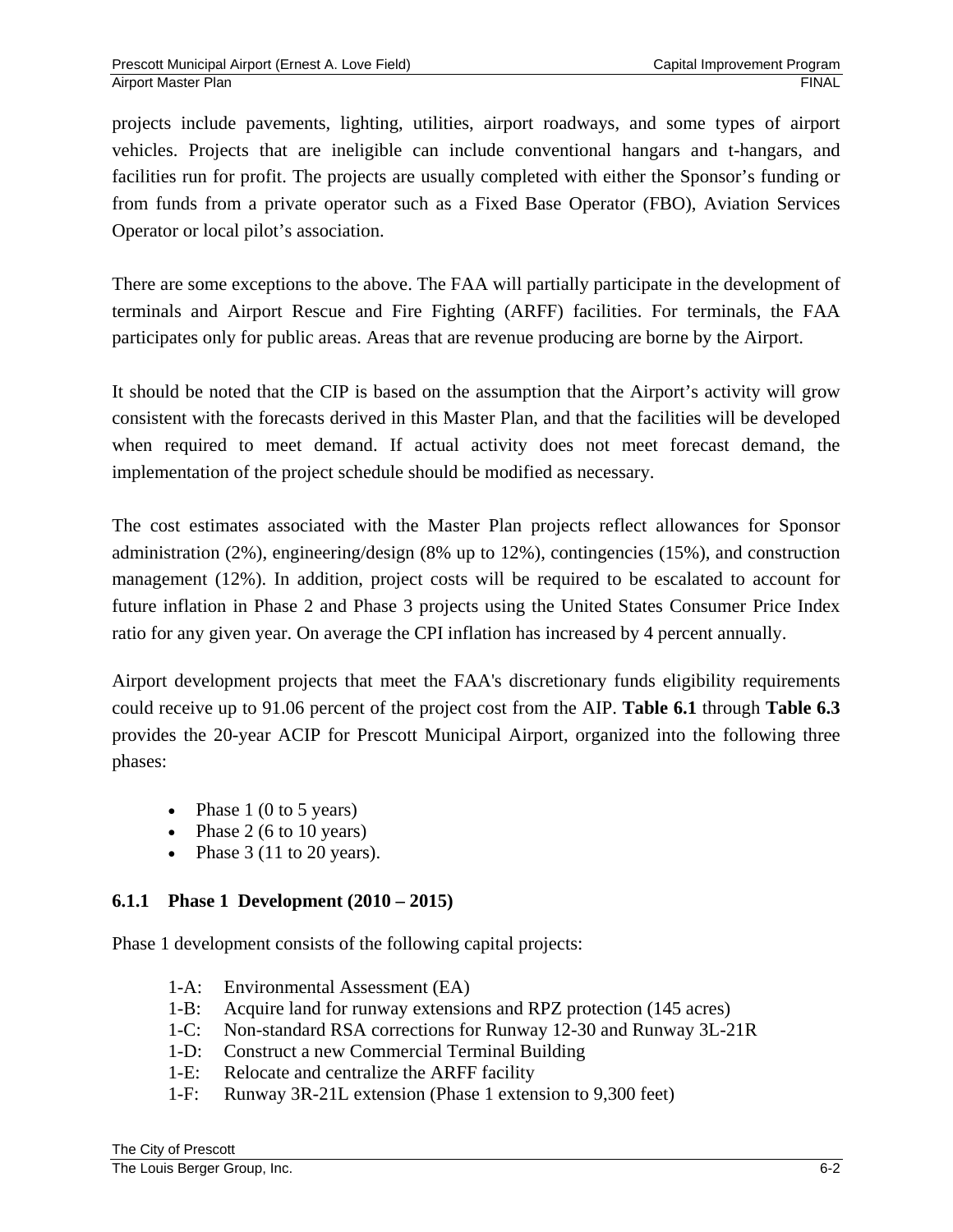- 1-G: Taxiway 'D' extension with 15 foot shoulder
- 1-H: Taxiway 'C' extension with 15 foot shoulder
- 1-I: Taxiway 'F' realignment
- 1-J: General aviation area: 122,000 s.f. apron (bottleneck area)<br>1-K: General aviation area: 60 T-hangars (includes pads and tax
- General aviation area: 60 T-hangars (includes pads and taxilanes)
- 1-L: General aviation area: 1 conventional hangar (bottleneck area)
- 1-M: Install self-service fuel station (bottle neck area)

| Table 6.1                           |  |  |  |  |  |  |  |  |
|-------------------------------------|--|--|--|--|--|--|--|--|
| Phase $1(2010 - 2015)$ Project Cost |  |  |  |  |  |  |  |  |

| <b>Project</b>                                    | Cost         | <b>FAA</b>               | <b>ADOT</b> | <b>Airport</b> | <b>Other</b> |
|---------------------------------------------------|--------------|--------------------------|-------------|----------------|--------------|
| $1-A:EA$                                          | \$250,000    | \$227,650                | \$11,175    | \$11,175       |              |
| 1-B: Land Acquisition -145 acres total            |              |                          |             |                |              |
| -Runway 21L & 21R RPZs (138 acres)                | \$10,350,000 | \$9,424,710<br>\$462,645 |             | \$462,645      |              |
| - Runway 30 RPZ (1.4 acres)                       | \$105,000    | \$95,613<br>\$4,693      |             | \$4,694        |              |
| -Runway 12 RPZ (5.6 acres)                        | \$420,000    | \$18,274                 |             |                |              |
| 1-C: Non-Standard RSAs                            |              |                          |             |                |              |
| -Runway 12-30 Shift (150 feet) & Add<br>Shoulders | \$2,795,000  | \$2,545,127              | \$124,936   | \$124,937      |              |
| -Runway 3L RSA Grading                            | \$220,000    | \$200,332                | \$9,834     | \$9,834        |              |
| 1-D: Commercial Terminal Bldg.                    | \$13,300,000 | \$9,975,000              | \$1,189,020 | \$2,135,980    |              |
| 1-E: ARFF Facility                                | \$3,950,000  | \$3,596,870              | \$353,130   | \$353,130      |              |
| 1-F: RWY 3R-21L Partial Extension                 | \$5,595,000  | \$5,094,807              | \$250,096   | \$250,097      |              |
| 1-G: Taxiway 'D' Extension (partial)              | \$4,129,000  | \$3,759,868              | \$184,566   | \$184,566      |              |
| 1-H: Taxiway 'C' Extension (partial)              | \$3,654,000  | \$3,327,332              | \$163,334   | \$163,334      |              |
| 1-I: Taxiway 'F' Realignment                      | \$2,647,000  | \$2,410,358              | \$118,321   | \$118,321      |              |
| 1-J: 122,000 s.f. apron                           | \$1,650,000  | \$1,502,490              | \$73,755    | \$73,755       |              |
| 1-K: 60 T-hangars                                 | \$1,800,000  |                          |             |                | \$1,800,000  |
| 1-L: 1 Conventional Hangar                        | \$7,500,000  |                          |             |                | \$7,500,000  |
| 1-M: Self service fuel station                    | \$20,000     |                          |             |                | \$20,000     |
| <b>Total - Phase 1:</b>                           | \$58,385,000 | \$42,543,609             | \$2,963,779 | \$3,910,742    | \$9,320,000  |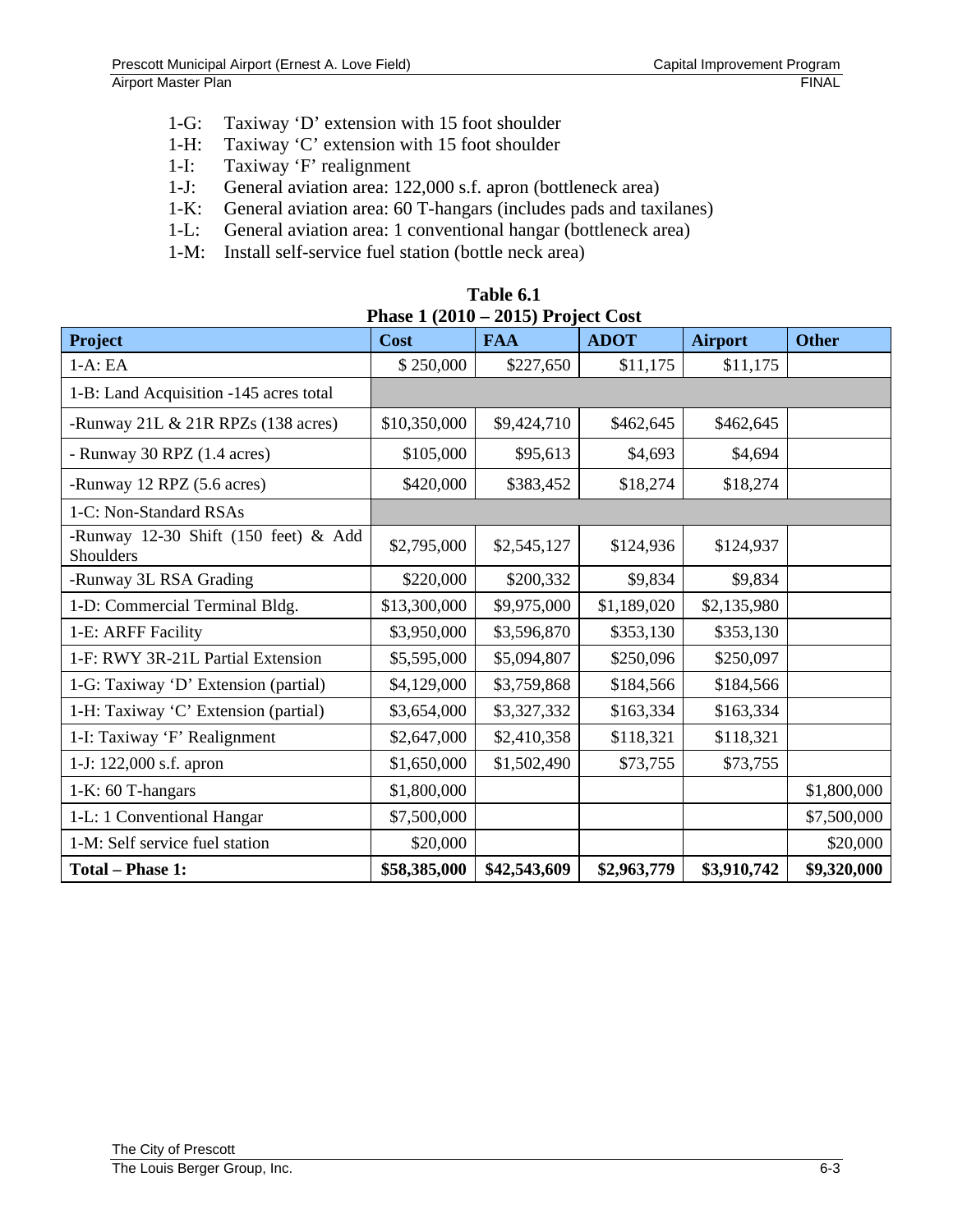#### **6.1.2 Phase 2 Development (2016 – 2020)**

Phase 2 development consists of the following capital projects:

- 2-A: Runway 3R-21L extension (Phase 2 to 10,570 feet)
- 2-B: Taxiway 'C' extension
- 2-C: Taxiway 'D' extension
- 2-D: Highspeed taxiways of Runway 3L-21R
- 2-E: Acquire land for future east side airport development (138 acres)
- 2-F: Design/construct airport perimeter road (58,470s.y.)
- 2-G: Install/relocate perimeter fence
- 2-H: Construct a new Airport Administration/Maintenance facility
- 2-I: General aviation area: 224,000 s.f. apron (adjacent to Taxiway F extension) rehab
- 2-J: General aviation area: 36 T-hangars (includes taxilanes) construct
- 2-K: General aviation area: 1 conventional hangar (bottleneck area) construct

| Phase $\angle$ ( $\angle$ 010 – $\angle$ 0 $\angle$ 0) Project Costs |                            |              |             |                |              |  |  |  |  |
|----------------------------------------------------------------------|----------------------------|--------------|-------------|----------------|--------------|--|--|--|--|
| Project                                                              | <b>Cost</b>                | <b>FAA</b>   | <b>ADOT</b> | <b>Airport</b> | <b>Other</b> |  |  |  |  |
| 2-A: Runway 3R-21L extension                                         | \$7,805,000                | \$7,107,233  | \$348,883   | \$348,884      |              |  |  |  |  |
| 2-B: Taxiway C extension                                             | \$4,939,000<br>\$4,497,453 |              | \$220,773   | \$220,774      |              |  |  |  |  |
| 2-C: Taxiway D extension                                             | \$5,581,000                | \$5,082,058  | \$249,471   | \$249,471      |              |  |  |  |  |
| 2-D: Highspeed taxiways                                              | \$4,050,000                | \$3,687,930  | \$181,035   | \$181,035      |              |  |  |  |  |
| 2-E: Acquire land (east side)                                        | \$10,350,000               | \$9,424,710  | \$462,645   | \$462,645      |              |  |  |  |  |
| 2-F: Airport perimeter road                                          | \$3,320,000                | \$3,023,192  | \$148,404   | \$148,404      |              |  |  |  |  |
| 2-G: Perimeter fence                                                 | \$300,000                  | \$273,180    | \$13,410    | \$13,410       |              |  |  |  |  |
| 2-H: Admin./maintenance facility                                     | \$5,570,000                | \$5,072,042  | \$248,979   | \$248,979      |              |  |  |  |  |
| 2-I: 224,000 s.f. apron                                              | \$2,447,000                | \$2,228,238  | \$109,381   | \$109,381      |              |  |  |  |  |
| 2-J: 36 T-hangars                                                    | \$1,080,000                |              |             |                | \$1,080,000  |  |  |  |  |
| 2-K: 1 Conventional hangar                                           | \$7,500,000                |              |             |                | \$7,500,000  |  |  |  |  |
| <b>Total - Phase 2:</b>                                              | \$52,942,000               | \$40,396,036 | \$1,982,981 | \$1,982,983    | \$8,580,000  |  |  |  |  |

**Table 6.2 Phase 2 (2016 – 2020) Project Costs**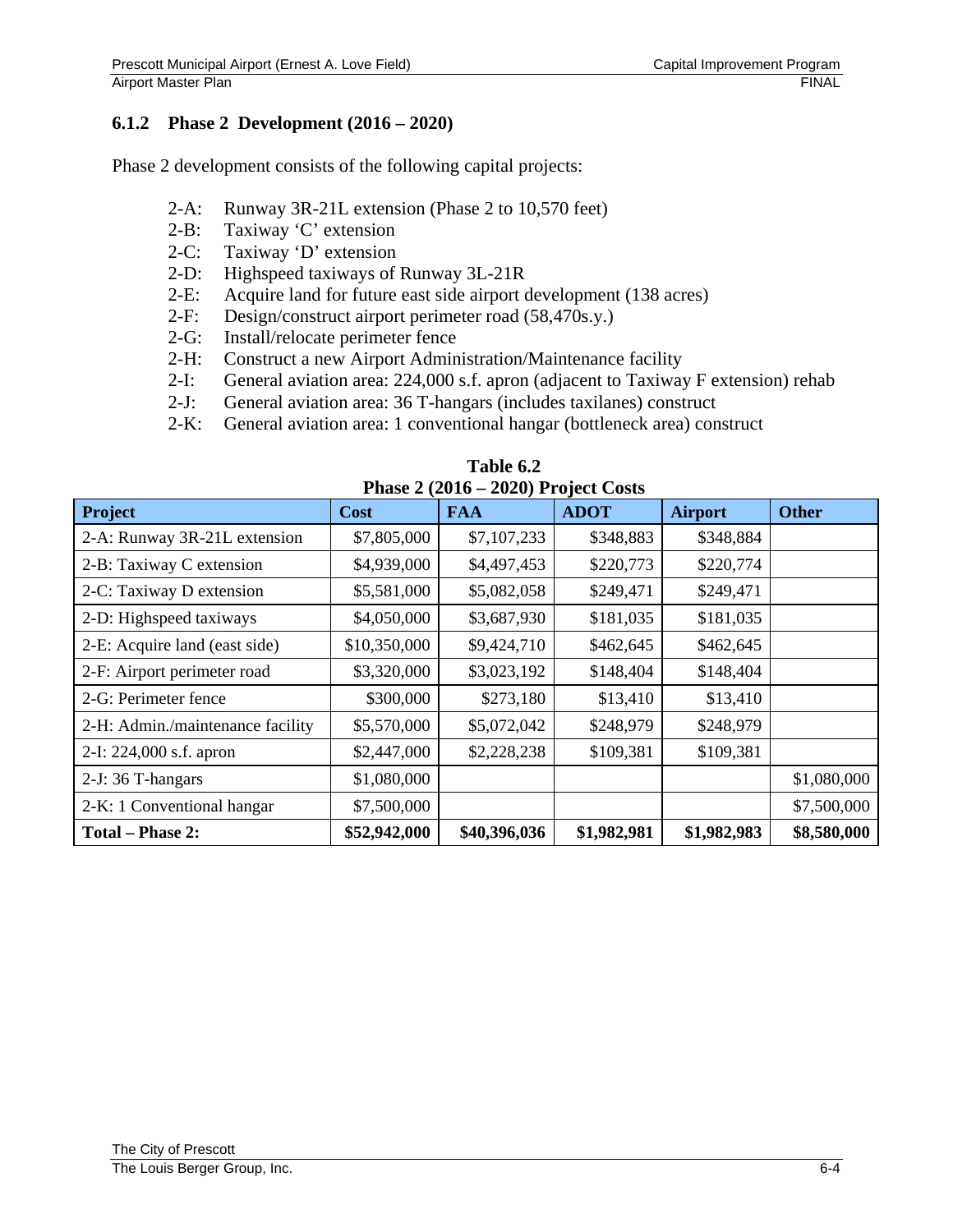### **6.1.3 Phase 3 Development (2021 – 2030)**

Phase 3 development consists of the following capital projects:

- 3-A: Runway 3L-21R extension/widening (1,354' additional length & 15' add'l width)
- 3-B: Taxiway 'A' extension
- 3-C: Taxiway 'H' extension
- 3-D: Relocate and construct a new Air Traffic Control Tower (ATCT)
- 3-E: General aviation area: 147,000 s.f. additional (adjacent to Club House Road) construct
- 3-F: General aviation area: 1 conventional hangar w/apron (adjacent to Embry Riddle) construct
- 3-G: General aviation area: 48 additional T-hangars (bottleneck area) construct

| I Hase $3(2021 - 2030)$ I Toject Costs |              |              |             |                |              |  |  |  |  |
|----------------------------------------|--------------|--------------|-------------|----------------|--------------|--|--|--|--|
| <b>Project</b>                         | <b>Cost</b>  | <b>FAA</b>   | <b>ADOT</b> | <b>Airport</b> | <b>Other</b> |  |  |  |  |
| 3-A: Runway 3L-21R extension           | \$7,260,000  | \$6,610,956  | \$324,522   | \$324,522      |              |  |  |  |  |
| 3-B: Taxiway A extension               | \$3,727,000  | \$3,393,806  | \$166,597   | \$166,597      |              |  |  |  |  |
| 3-C: Taxiway H extension               | \$4,188,000  | \$3,813,592  | \$187,204   | \$187,204      |              |  |  |  |  |
| 3-D: ATCT construction                 | \$12,332,000 | \$11,229,519 | \$551,241   | \$551,241      |              |  |  |  |  |
| 3-E: 247,000 s.f. aprons               | \$3,216,000  | \$2,928,489  | \$143,756   | \$143,756      |              |  |  |  |  |
| $3-F: 1$ conventional hangar w/ apron  | \$4,455,000  |              |             |                | \$4,455,000  |  |  |  |  |
| 3-G: 48 T-hangars (bottleneck)         | \$2,400,000  |              |             |                | \$2,400,000  |  |  |  |  |
| Total – Phase 3:                       | \$37,578,000 | \$27,976,362 | \$1,373,320 | \$1,373,320    | \$6,855,000  |  |  |  |  |

**Table 6.3 Phase 3 (2021 – 2030) Project Costs**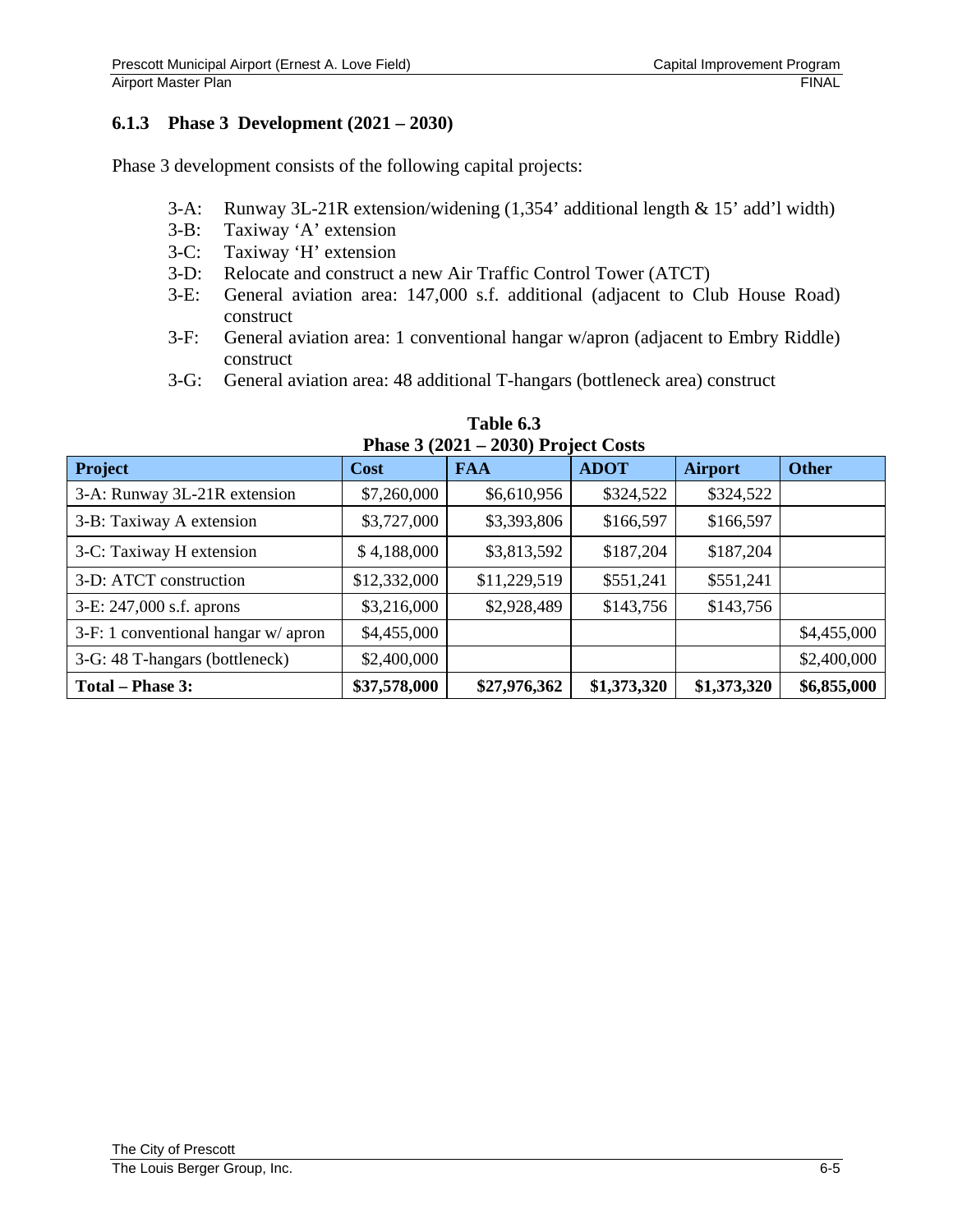## **6.2 Funding Sources**

There are various sources of funding available to airports. Specifically, Prescott Municipal Airport has the following available:

- FAA Airport Improvement Program
	- o Entitlement Funds
	- o Discretionary Funds
- FAA Facilities and Equipment
- **Passenger Facility Charge Program**
- Arizona Aviation Fund
- State Airport Loan Program
- Local Funding

**FAA Airport Improvement Program** – The legislation that currently authorizes the FAA to issue Airport Improvement Program (AIP) grants for airport eligible projects expired September 30, 2007. The FAA has been operating on continuing resolutions since 2007 and the FAA reauthorization legislation is currently being debated in Congress and it is too speculative to determine the outcome of the new legislation that will ultimately be passed by Congress and approved by the President. For the purpose of this Chapter it is assumed that the existing AIP requirements and funding sources will continue.

AIP monies are distributed to airports in two ways: in the form of entitlements (based upon actual levels of passenger enplanements), and through discretionary grants. The City is currently eligible for both discretionary and entitlement grants and it is anticipated that will continue throughout the planning period. In Arizona, airport development projects that meet the FAA's discretionary funds eligibility requirements, could receive up to 91.06 percent of the project cost from the AIP.

• **AIP Entitlement Funds** – The AIP provides entitlement grants for eligible commercial and general aviation airports. Funding for commercial service airports is based on a formula using the airport's passenger enplanements reported two calendar years prior to the current grant year. Specifically, commercial service airports are given entitlement funding based on a graduated method developed by the FAA that equates to a lower per enplanement entitlement for an airport as the total enplanement level increases. This process is used to offset funding disparity, to the extent possible, resulting from the vastly different levels of enplanements that occur at US airports, from less than 10,000 enplanements per year at small airports, such as Prescott, to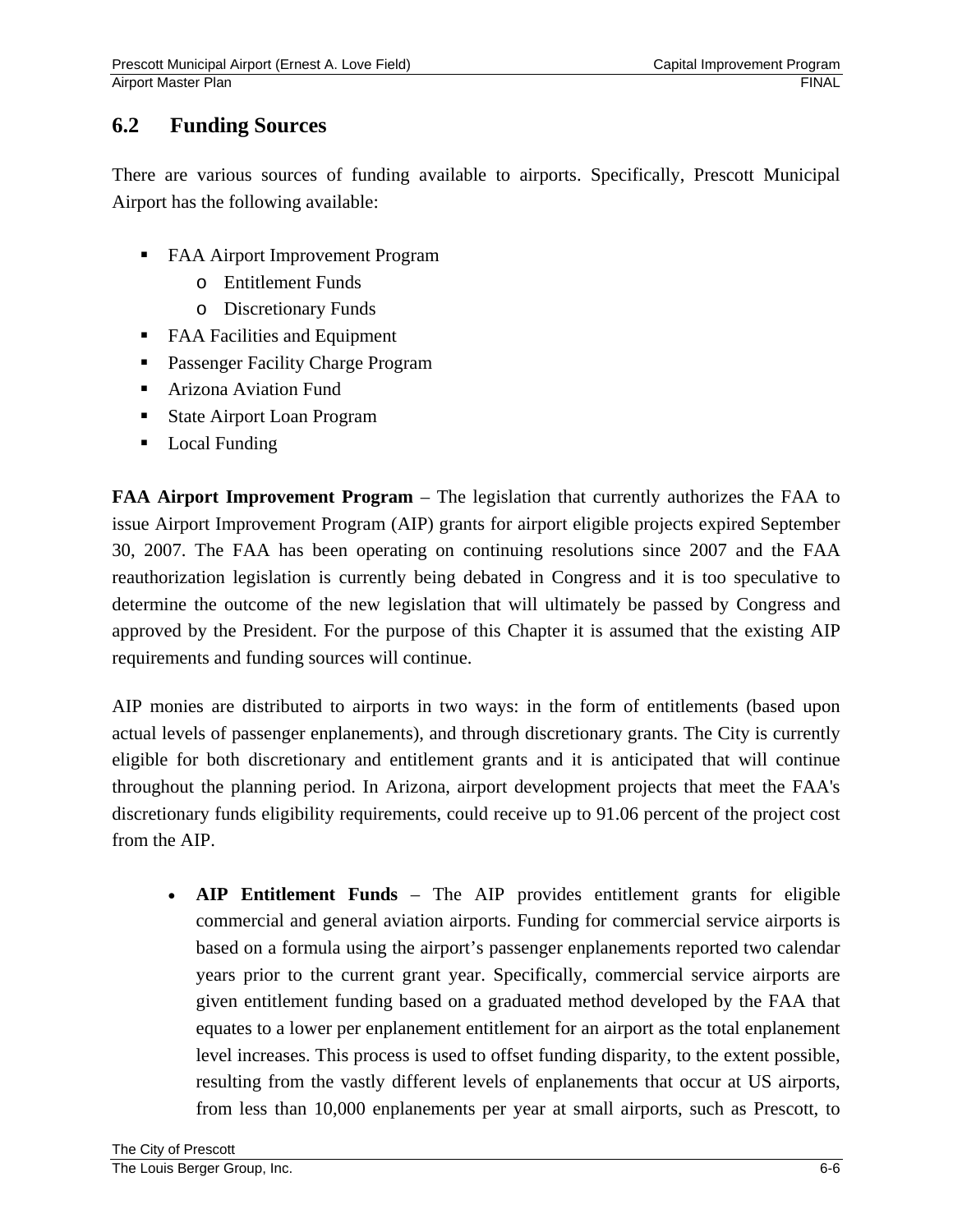tens of millions of enplanements at major hub airports. AIP provides eligible primary commercial service airports (those with at least 10,000 annual enplanements) with a minimum amount of \$1,000,000 per year.

The FAA evaluates airport grant requests using a published priority ranking system that is weighted toward safety, airfield pavement and airfield capacity projects, although other non-airfield projects such as terminal buildings and main access/entrance roads, are also eligible. Within the entitlement amount granted, up to 95% (as opposed to the up to 91.06% associated with the Discretionary program below) of eligible project costs are funded, with the remaining 5% provided from other non-Federal, local airport sources. Prescott Municipal Airport will be eligible to receive AIP commercial service entitlement grants if commercial passenger service is sustained.

- **AIP Discretionary Funds** Additional funds from the discretionary apportionments under the AIP are desirable. The primary feature of AIP discretionary funds that must be recognized is that these funds are distributed on a priority basis. These priorities are established on a national basis following criteria established by the FAA. Since the AIP program funds up to 91.06 percent of eligible projects, it is essential to most public airport development programs. As a result, the airport will be competing with other airports in Arizona, the FAA Western Pacific Region, as well as the remainder of the country for discretionary funds. Whereas entitlement monies are guaranteed on an annual basis, discretionary funds are not assured.
- **FAA Facilities and Equipment** Within the FAA's budget appropriation, funding is available in the Facilities and Equipment (F&E) Fund to purchase navigational aids and air safety-related technical equipment for use at commercial service airports in the national airport system. F&E funds are provided on a discretionary basis by the FAA.
- **Passenger Facility Charges** The Passenger Facility Charge (PFC) Program allows the collection of PFC fees up to \$4.50 for every enplaned passenger at commercial airports controlled by public agencies. Airports use these fees to fund FAA-approved projects that enhance safety, security, or capacity; reduce noise; or increase air carrier competition. If this program is implemented at an Airport, the FAA provides a formula that reduces the AIP entitlement funding.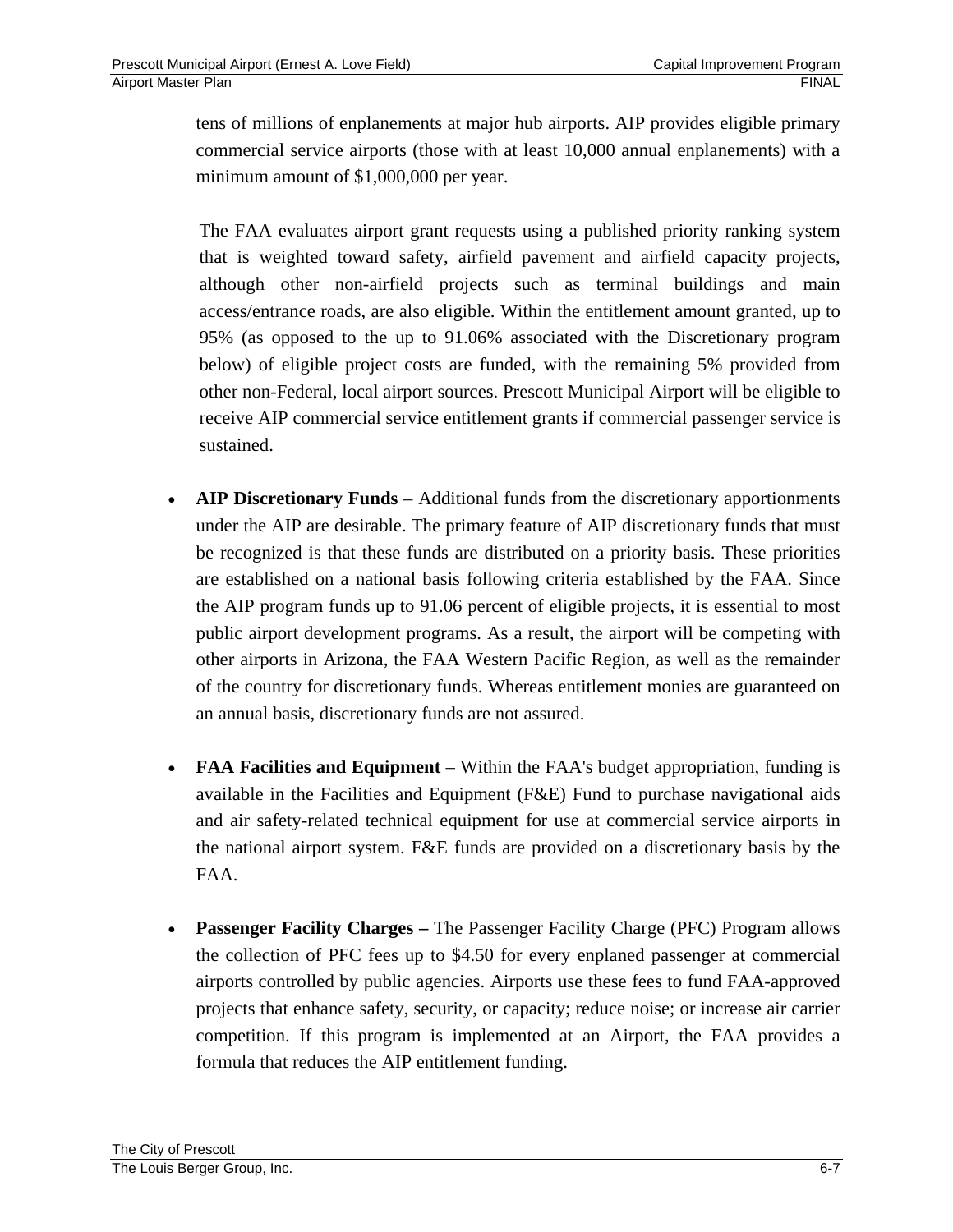• **Arizona Aviation Fund** – Another source of funds available for airports in the State of Arizona is the Arizona Aviation Fund. Taxes levied by the State on aviation fuel, flight property, aircraft registration tax and registration fees, as well as interest on these funds are deposited in the Arizona Aviation Fund. These funds have the dual objective of maximizing the effective use of the Fund's dollars for Arizona airport improvements, while attracting maximum federal AIP funds.

The Transportation Policy Board establishes the policies for distribution of these State dollars. Projects are considered within the priorities established for each of four airport categories: Commercial Service and Reliever Airports, airports in the Primary system, airports in the Secondary system and special projects. Prescott Municipal Airport is currently considered a Commercial Service facility. The City can obtain one half (up to 4.47 percent) of the local share from the aviation fund for eligible federal AIP projects or 90 percent on state-local projects. Given the current state of the economy and the Arizona state budget shortfalls, the future of this program is unknown. Recent state activity swept monies for this program into the general fund.

**State Airport Loan Program** – The Arizona Department of Transportation - Aeronautics Division (ADOT) has an Airport Loan Program. This program establishes the enhancement and utilization of the State funds. It is designed to be a flexible funding mechanism to assist eligible airport projects. Eligible airport related projects include runways, taxiways, aircraft parking aprons, hangars, fuel storage facilities, terminal buildings, utility services, land acquisition, planning studies, and preparation of plans and specifications for airport construction projects. Some projects, which are not currently eligible for state funding, would be considered under the loan program if the project would enhance the airport's ability to be selfsufficient. Given the current state of the economy and the Arizona state budget shortfalls, the future of this program is also unknown.

There are three ways in which the loan funds can be used: Grant Advance, Matching Funds, or Revenue Generating Projects.

 **Grant Advance**: these funds are provided when the airport can demonstrate the ability to accelerate the development and construction of a multi phase project. The project(s) must be compatible with the Airport Master Plan and included in the ADOT 5-year Airport Development Program.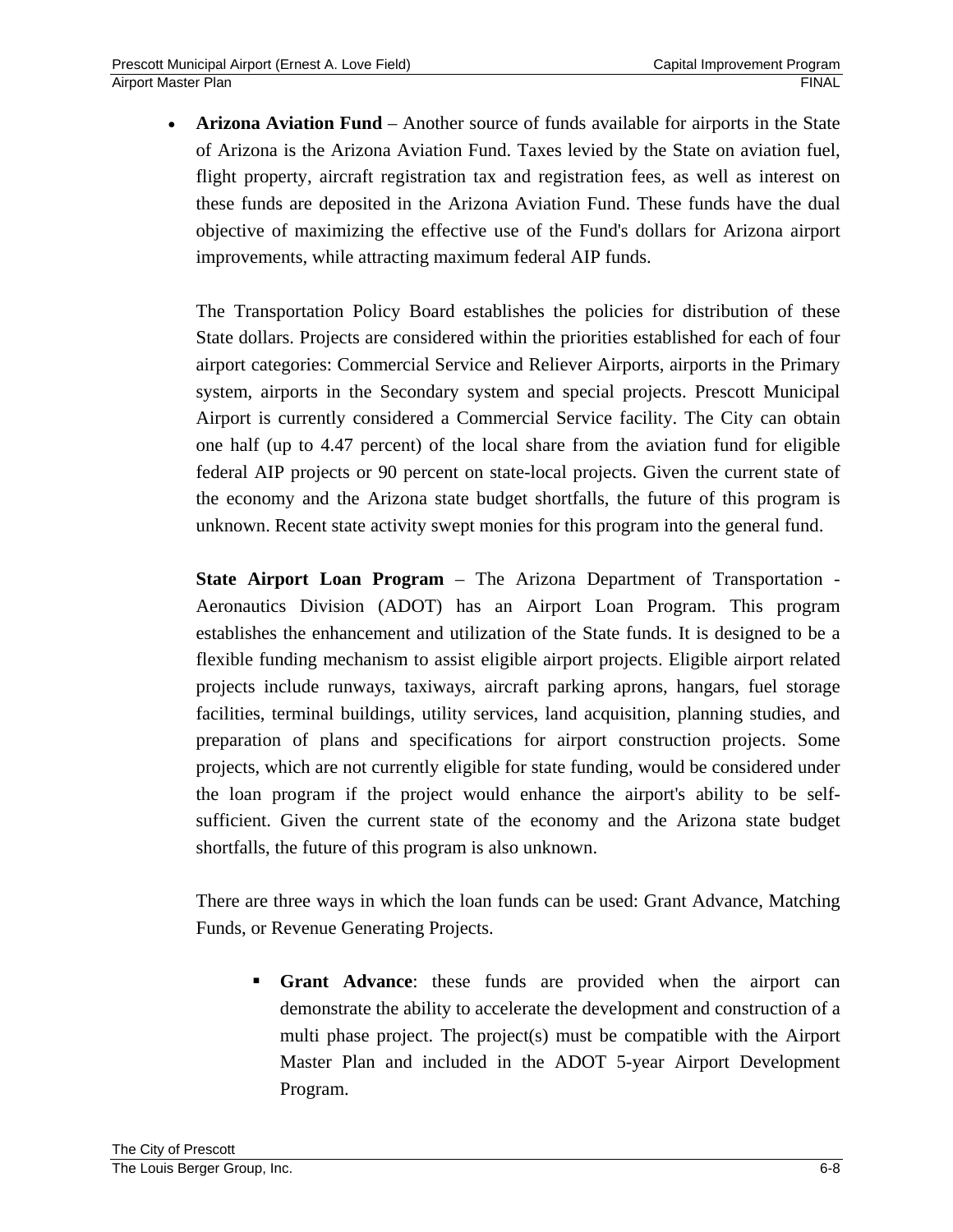- **Matching Funds**: these funds are provided to meet the local matching fund requirement for securing federal airport improvement grants or other federal or state grants.
- **Revenue Generating**: these funds are provided for airport related construction projects that are not eligible for funding under another program. Although the Loan Program is an option for receiving funding, the availability of funds through this program is subject to the aviation revenue generated in the State.
- **Local Funding** The City will need to consider other sources of funding for obtaining the local share of its capital improvement projects. In addition to the revenues derived from airport operations, several other methods are available for financing the local share of airport development costs. The more common methods involve debt financing which amortize the debt over the useful life of the project or a specified period. Methods of financing available to the City are discussed below.
	- **Third Party Financing:** Many airports use private, third-party financing for planned, revenue producing improvements that will be primarily used by private business or other organizations. Such projects are not ordinarily eligible for federal funding, although limited elements could be (i.e. taxiways, aprons, etc.). Projects of this kind typically include aircraft hangars, FBO facilities, fuel storage, air cargo facilities, exclusive aircraft parking aprons, industrial development areas, non-aviation commercial areas, and various other revenue producing projects.
	- **Revenue Bonds**: Revenue Bonds are retired solely from the revenue of a particular project or from the operating income of the issuing agency, such as the City. Generally, they fall outside statutory limitations on public indebtedness and, in many cases, do not require voter approval. Because of the limitations on other public bonds, airport sponsors are increasingly turning to revenue bonds whenever possible. Revenue Bonds, however, normally carry a higher rate of interest because they lack the security of tax supported General Obligation (GO) bonds issued by other government bodies. Revenue Bonds are more suited to airports that have sufficient cash flow and income to retire the debt in a reasonable time period.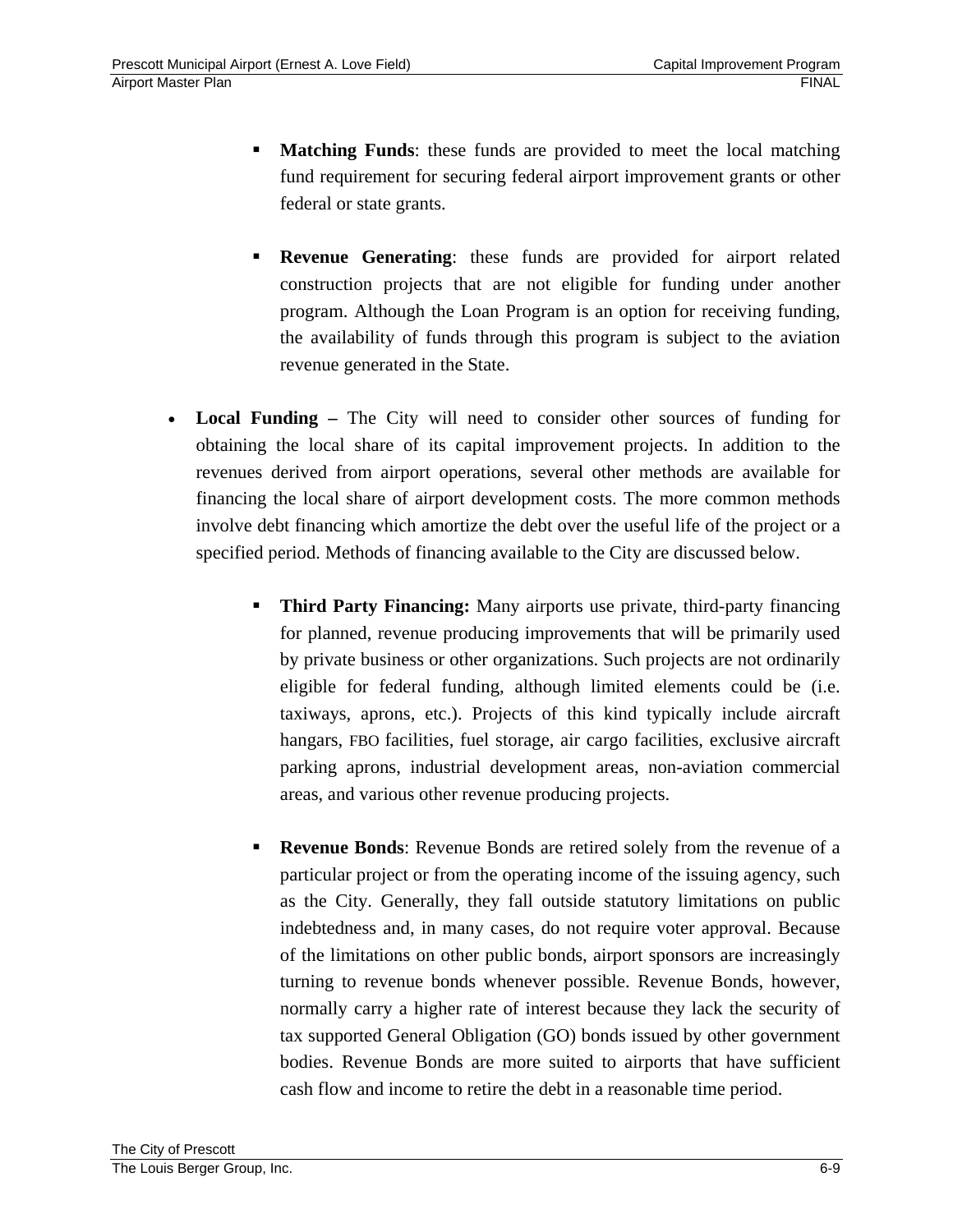**Airport Operating Fund:** It is assumed that airport revenues over and above that utilized to cover airport operating and maintenance expenses will be the primary source of the "local" capital improvement dollars. **Table 6.4** presents the summary of the cash flow analysis for the airport through the planning period. The intent of the cash flow analysis is to examine the airport's financial structure and the ability of the Airport Fund to contribute to future airport capital needs.

#### **Table 6.4 Airport Cash Flow Analysis**

|                  | Actual                     |     | <b>Budget</b>              | <b>Annual Averages</b> |                                  |  |                                  |  |                                  |
|------------------|----------------------------|-----|----------------------------|------------------------|----------------------------------|--|----------------------------------|--|----------------------------------|
|                  | <b>Fiscal Year</b><br>2009 |     | <b>Fiscal Year</b><br>2010 |                        | <b>Fiscal Years</b><br>2011-2015 |  | <b>Fiscal Years</b><br>2016-2020 |  | <b>Fiscal Years</b><br>2021-2030 |
| Revenues \$      | 1,313,240                  | -\$ | 1.502.347                  | \$.                    | 1,580,621                        |  | 1,781,724                        |  | 2,120,807                        |
| Expenses \$      | 1,487,332                  |     | 1,501,898                  |                        | .566,829                         |  | 1,766,431                        |  | 2,083,026                        |
| Income (Loss) \$ | $(174, 092)$ \$            |     | 449                        | \$.                    | 13.792                           |  | 15,293                           |  | 37,781                           |

*Source: Data from the City of Prescott; Projections calculated by the Airport and The Louis Berger Group.* 

The information presented in Table 6.4 above is not intended to provide a detailed analysis or business plan for the Airport. Information was obtained from the most recent fiscal year as well as the Airport's projected five year budget to determine expected revenues and expenses of the Airport. There are various items that can change an Airport's revenue stream like new development/leases, as well as unexpected expenses as buildings age, such as the terminal building. A Master Plan provides a snapshot in time.

This table presents the annual average of expected revenues and expenses considering a conservative approach to both, utilizing average annual growth rates of less than 3 percent.